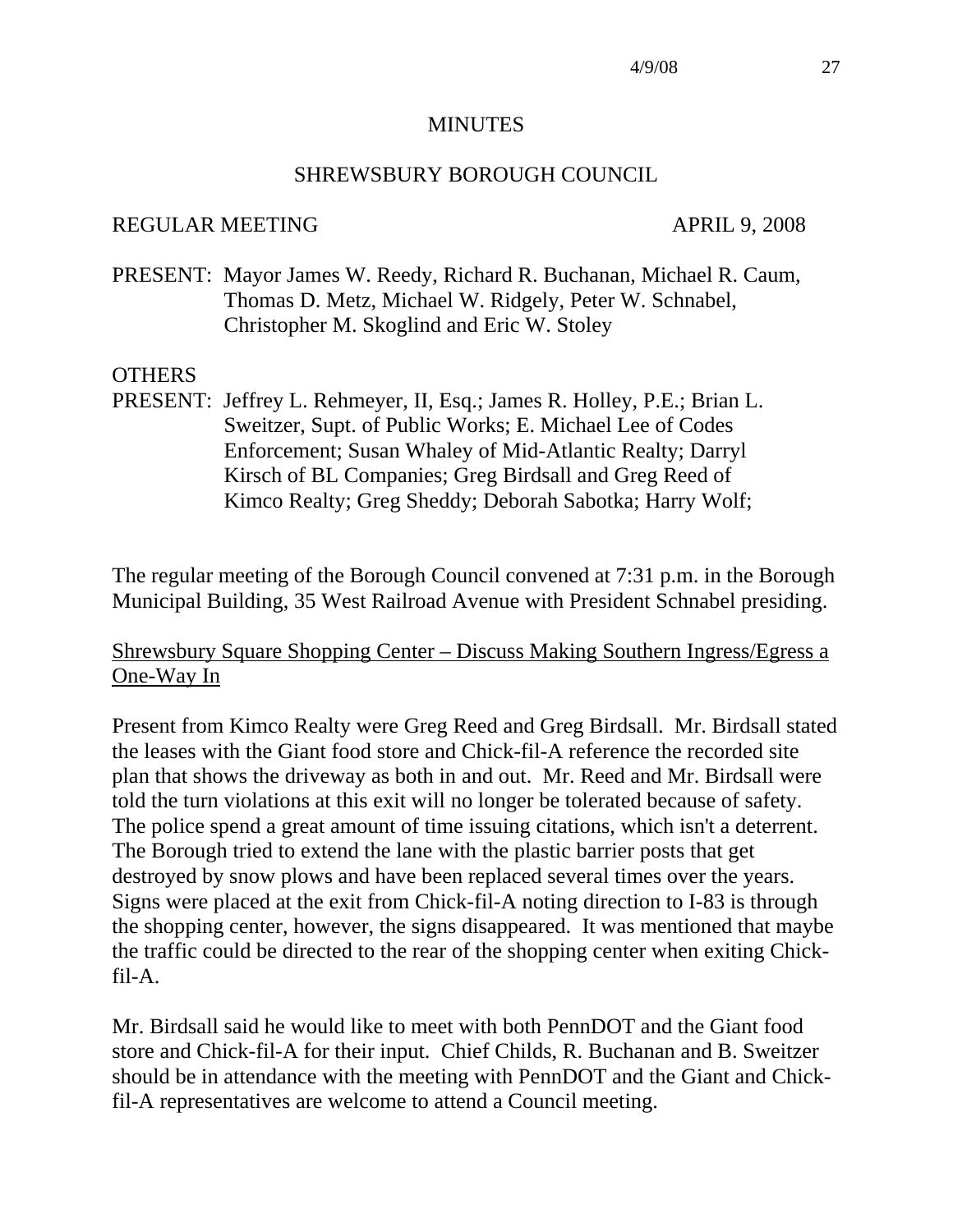Council asked for an update at the next meeting.

## **CITIZEN'S COMMENTS**

Harry Wolf and Brian Sweitzer were present representing the parade committee for the Shrewsbury Volunteer Fire Company. Since banners are no longer allowed to be placed from Met Ed's poles, the parade committee ordered eight small banners to advertise the carnival and parade at a cost of \$1,220.18 when the Borough ordered its spring banners. The banners can be reused from year to year by changing the dates. The Borough budgeted \$4,000.00 for its banners for 2008 and spent \$3,610.00. Harry asked if the Borough could help pay for the fire company banners. The list of donations and expenses was presented showing a loss to the fire company.

- E. Stoley entered the meeting at 7:48 p.m.
- R. Buchanan moved to fund the cost of the banners at \$1,220.18.
- T. Metz seconded. The motion carried with all in favor.

Tony Myers, Fire Chief, stated there has been vandalism to some York Water Company hydrants in the Township recently where the defender straps were broken off and water was stolen.

### **APPROVAL OF MINUTES**

C. Skoglind moved to approve the minutes of the March 12 meeting.

M. Caum seconded. The motion carried with T. Metz and E. Stoley abstaining as they were not at the March meeting.

### **APPROVAL OF EXPENDITURES AND REPORT OF ACCOUNTS**

M. Ridgely moved to approve the expenditures and report of accounts for January and February.

E. Stoley seconded. The motion carried with all in favor.

### **BILL LIST**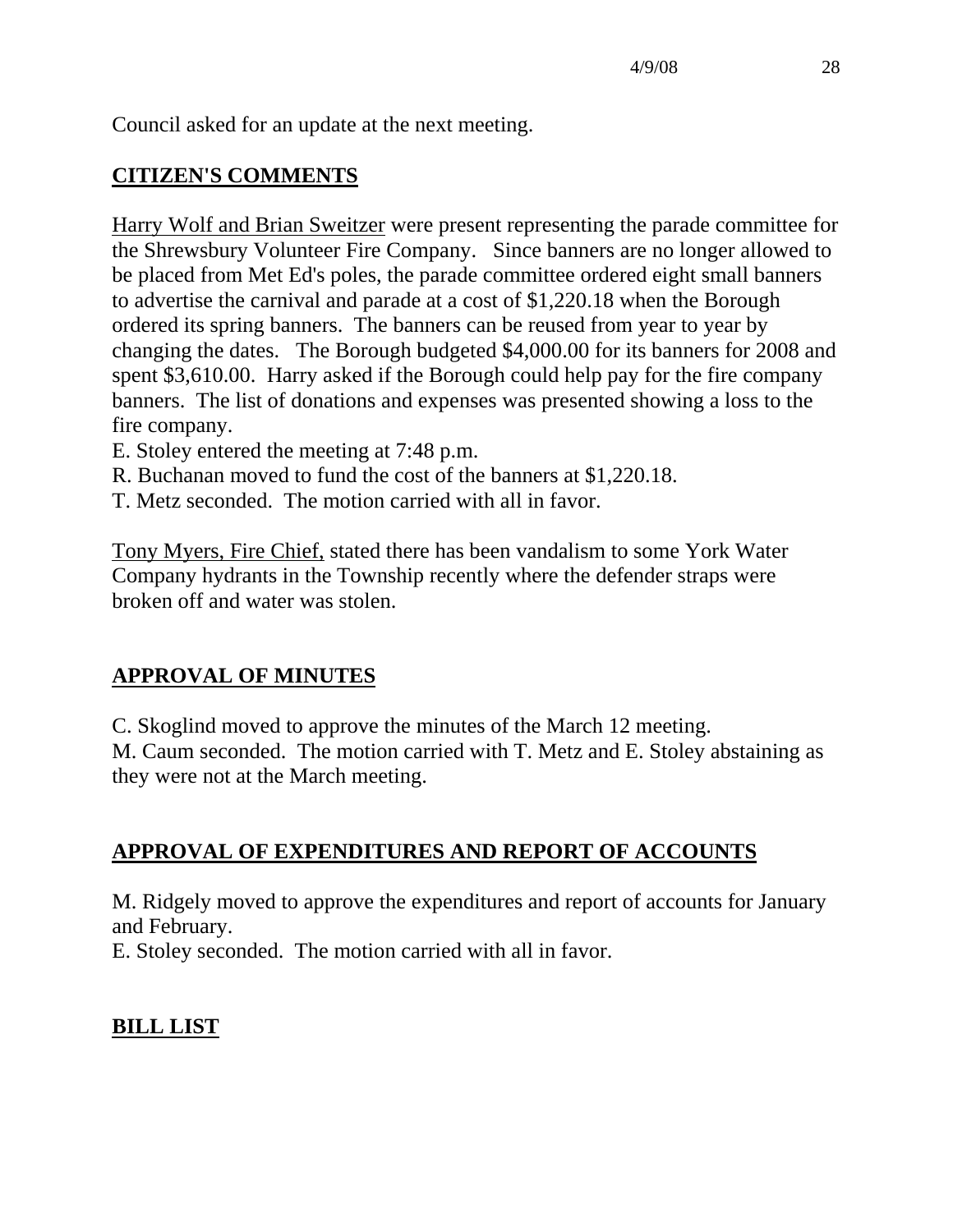The bill list was presented for March: General account: check numbers 8842 through 8885; Water account: check numbers 3979 thru 3996; Sewer account: check numbers 3846 thru 3850; Highway Aid: check numbers 763 thru 765.

E. Stoley moved to approve the bill list for March.

M. Ridgely seconded. The motion carried with all in favor.

# **SUBDIVISION AND LAND DEVELOPMENT BUSINESS**

# Rite Aid Sketch Plan for Property at 89 – 95 East Forrest Avenue

Darryl Kirsch and Susan Whaley were present to ask for approval of the grading plan under Section 312 of the Zoning Ordinance since the grading will exceed six feet. Susan had met with neighbors to the rear about the buffer area and two of the neighbors were at the meeting. Concerns regarding the Dumpster and lighting were discussed. There will be a tiered buffer in the back, one for the wall and one for the building. Side slopes are 3:1. Discussion of the one-way-in driveway on the east side next to the Coach Light Restaurant was discussed at length because of the situation that exists on Mount Airy Road at the shopping center. Darryl stated he will speak with PennDOT to see how they can make the one-way-in more restrictive.

E. Stoley stated he felt the soil should be tested that was filled in on the site. Mike Lee stated the dirt came from the Valley View Grove development and was virgin soil. This property is in Wellhead Zone 3 (part in zone 2). The ordinance does not require soil testing on virgin soil.

M. Caum moved to approve the grading/buffer plan, as presented, under section 312 of the Zoning Ordinance but will be reviewed again as part of the land development plan review process and making sure the double buffer, one for the wall and one for the building, remain on the land development plan. M. Ridgely stated he believes the land development plan is tied into the grading plan because if the permit for the driveways is not approved, it could force a change to the grade from what was presented this evening. He is not in favor of the one-way-in driveway.

C. Skoglind seconded. Roll call vote:

| <b>Buchanan</b> | yes, in favor |
|-----------------|---------------|
| Caum            | yes, in favor |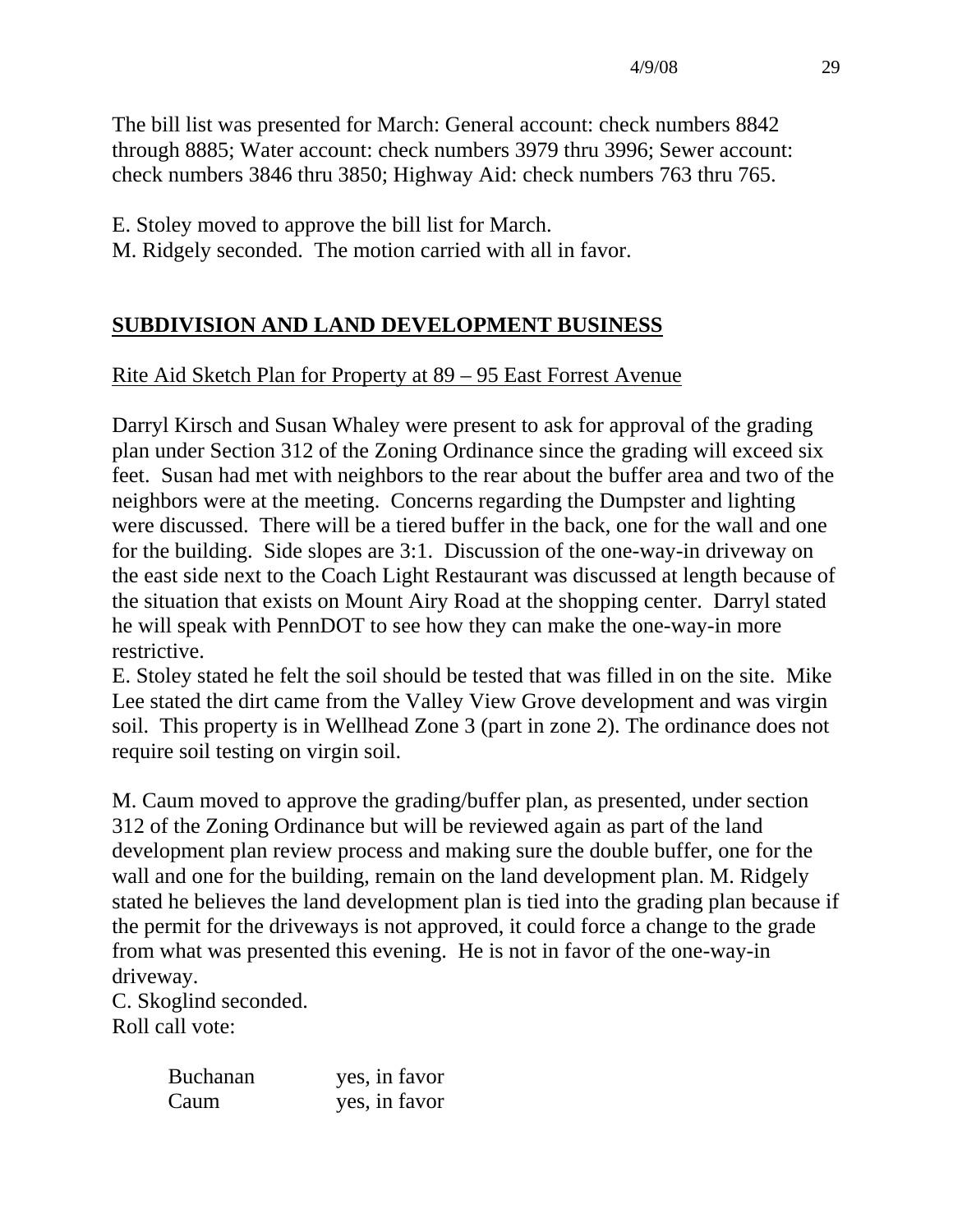4/9/08 30

| Metz     | yes, in favor |
|----------|---------------|
| Ridgely  | yes, in favor |
| Skoglind | yes, in favor |
| Stoley   | no, opposed   |
| Schnabel | yes, in favor |

#### **Southern Regional Police Report**

No news on the Whitman case. The Department has been refunded almost \$61,000.00 over the last three years through the health insurance pool. Those funds have been put in a lockbox in case there are large payouts by the health insurance company and the rates go up. The Committee may be reviewing applications to replace Officer Stahm in about three weeks.

#### **Codes Enforcement** – E. Michael Lee

#### Fence Over Sewer Easement Russett Farms

Mike stated he spoke with Brian and they feel the fence can be handled with an agreement like was prepared for the residents in the buffer area on Fawn Drive.

#### Huber Welding

Huber is in two locations on Onion Blvd. and have expanded to the outside at 26 Onion Blvd. The steel beams are too big for the building and their deliveries are backlogged because of the weather. They are moving some steel across the street to the other location. Mike met with them this morning and they have three options: 1) see if an addition can be done; 2) remove all items from the outside, or 3) move from the area.

#### Van on Raypaula Drive

The van has been removed.

#### 111 South Main Street

The house that had fire damage is being demolished.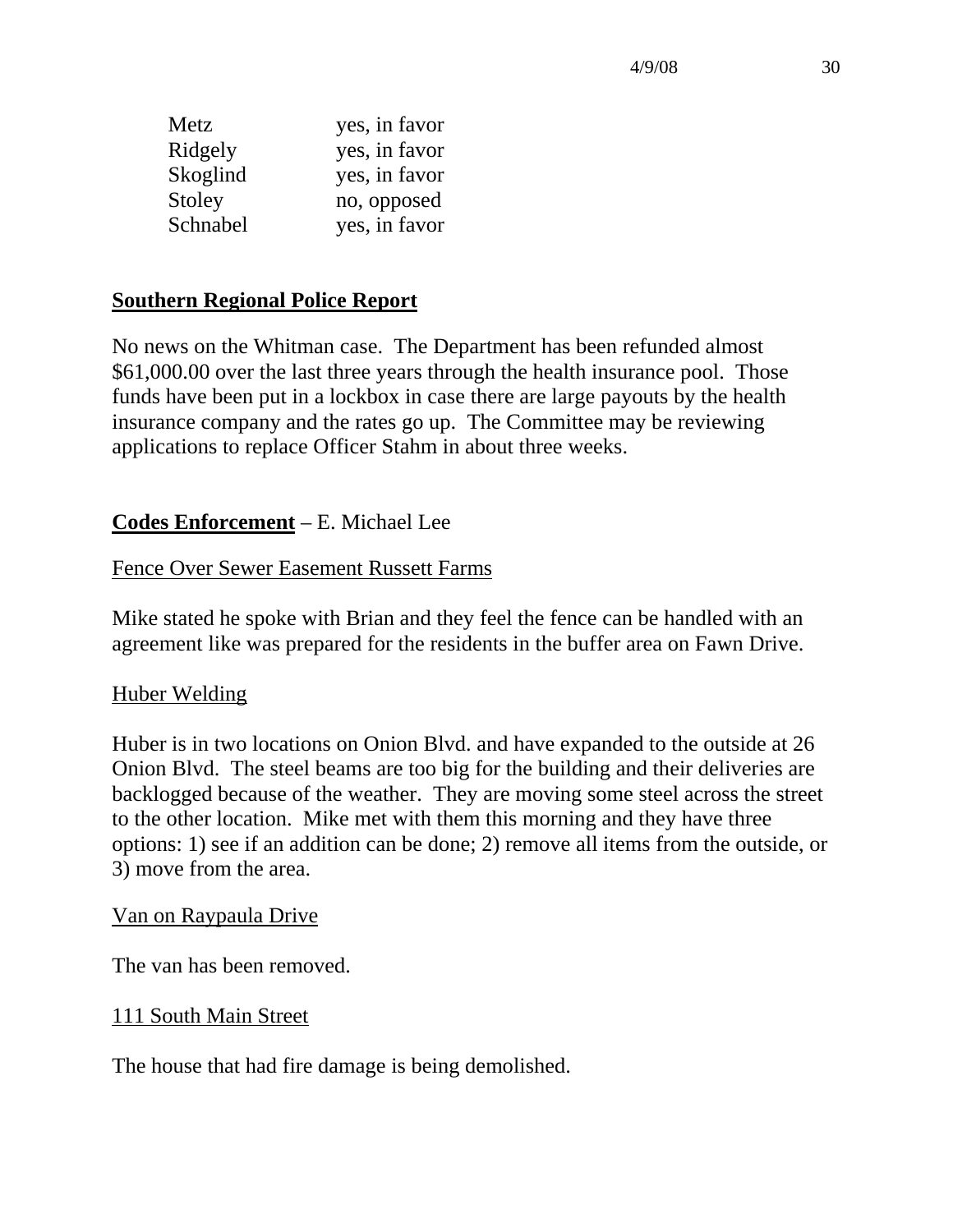### 33 South Main Street

In order for Mike to force the property owner to improve this property, the Borough would have to adopt the Property Maintenance Code as part of the new UCC which would incur a lot of money to the Borough as the fees cannot be recouped. Mike will try another approach as Mr. Myers needs to upgrade his water meter and needs a back flow valve.

### **Water & Sewer** – Richard R. Buchanan

#### Keeney Well

The well has been properly abandoned.

#### Sewer Repairs

The Public Works Department plans to televise three miles of pipe this year. The lines already televised show repairs are needed and B. Sweitzer will submit the project costs next month for permanent slip lining.

#### Chesapeake Bay Strategy

R. Buchanan and B. Sweitzer attended a meeting sponsored by DEP and reported that DEP expected owners of treatment plants to purchase credits through a broker that were purchased from a farmer but this is not what is happening. Plant owners are upgrading to avoid potential high prices for credits in the future. The plant in New Freedom is compliant but it is only operating at about 50% capacity. The rating is based on full capacity. A program change to the sequencing batch reactor could meet the standard for approximately ten years. Some things could be done at the plant to earn credits as well.

### **Public Roads & Lighting** – Christopher M. Skoglind

#### Street Sweeping

Street sweeping is continuing this week due to wet weather last week.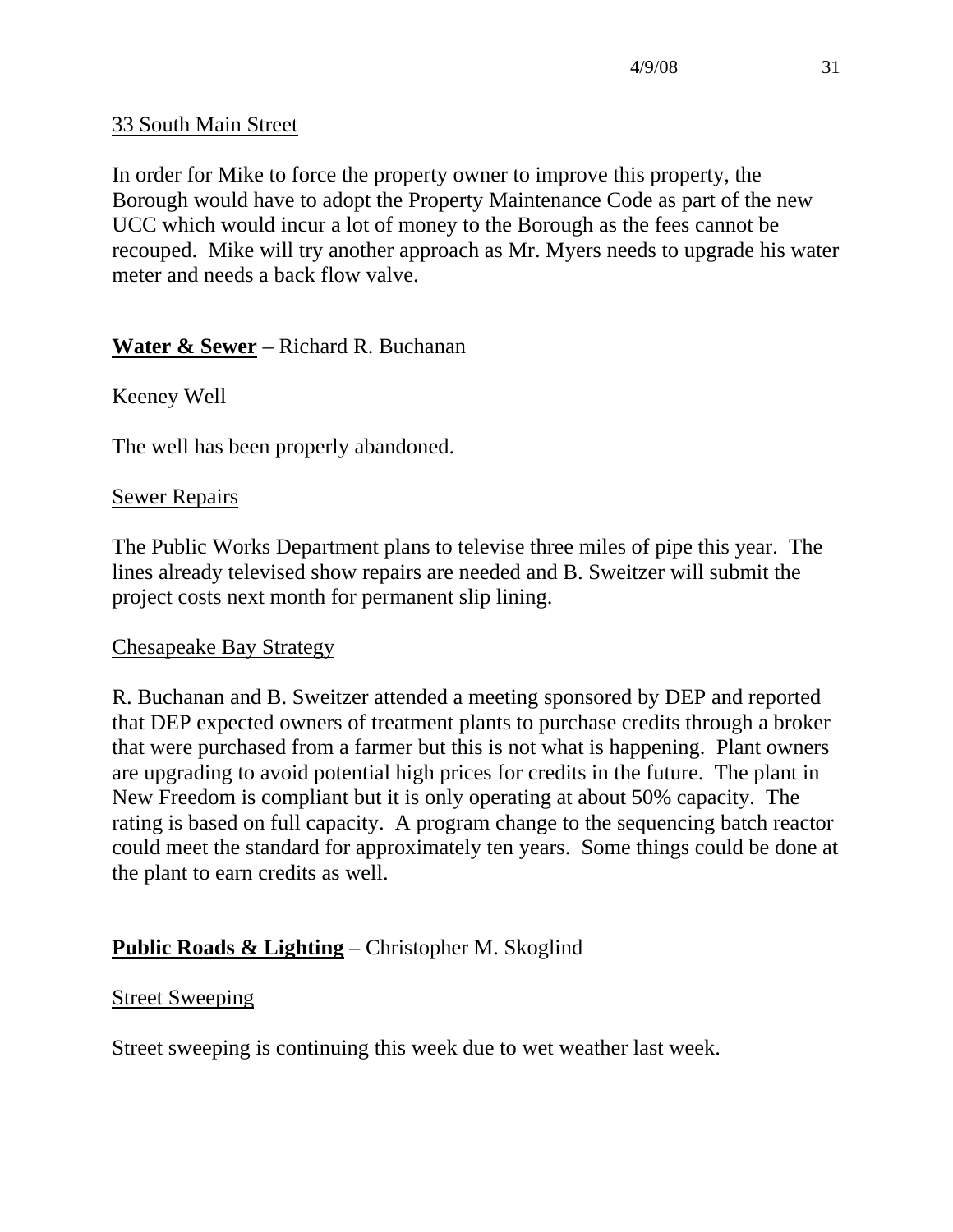#### Crack Sealing

Crack sealing will be done later this month.

### Road Projects

C. Skoglind moved to authorize President Schnabel to sign the Contract with Shiloh Paving. E. Stoley seconded. The motion carried with all in favor.

### **Public Lands, Buildings and Finance** – Michael W. Ridgley

#### Municipal Building Boiler

The new boiler was installed in 2001 and most of the repair costs were for the accompanying five circulators. The service contract with Remco is \$2,388.00 a year. B. Sweitzer spoke with a plumber and the current boiler should last 20 years.

M. Ridgely moved to not renew the service contract with Remco with maintenance to be done in-house and to continue to monitor repairs. E. Stoley seconded. The motion carried with all in favor.

### **ENGINEER'S REPORT**

### Community Block Grant

Eng. Holley said personnel from his office will attend a workshop later this month sponsored by the York County Planning Commission. Applications need to be submitted by June 1.

#### Shiloh Paving

Eng. Holley's office will issue the notice to proceed with the road paving projects.

#### Cost Sharing Treatment Plant

Eng. Holley stated for years, ten percent of the sewer salaries were charged to collection. This was discussed at a recent meeting with New Freedom Borough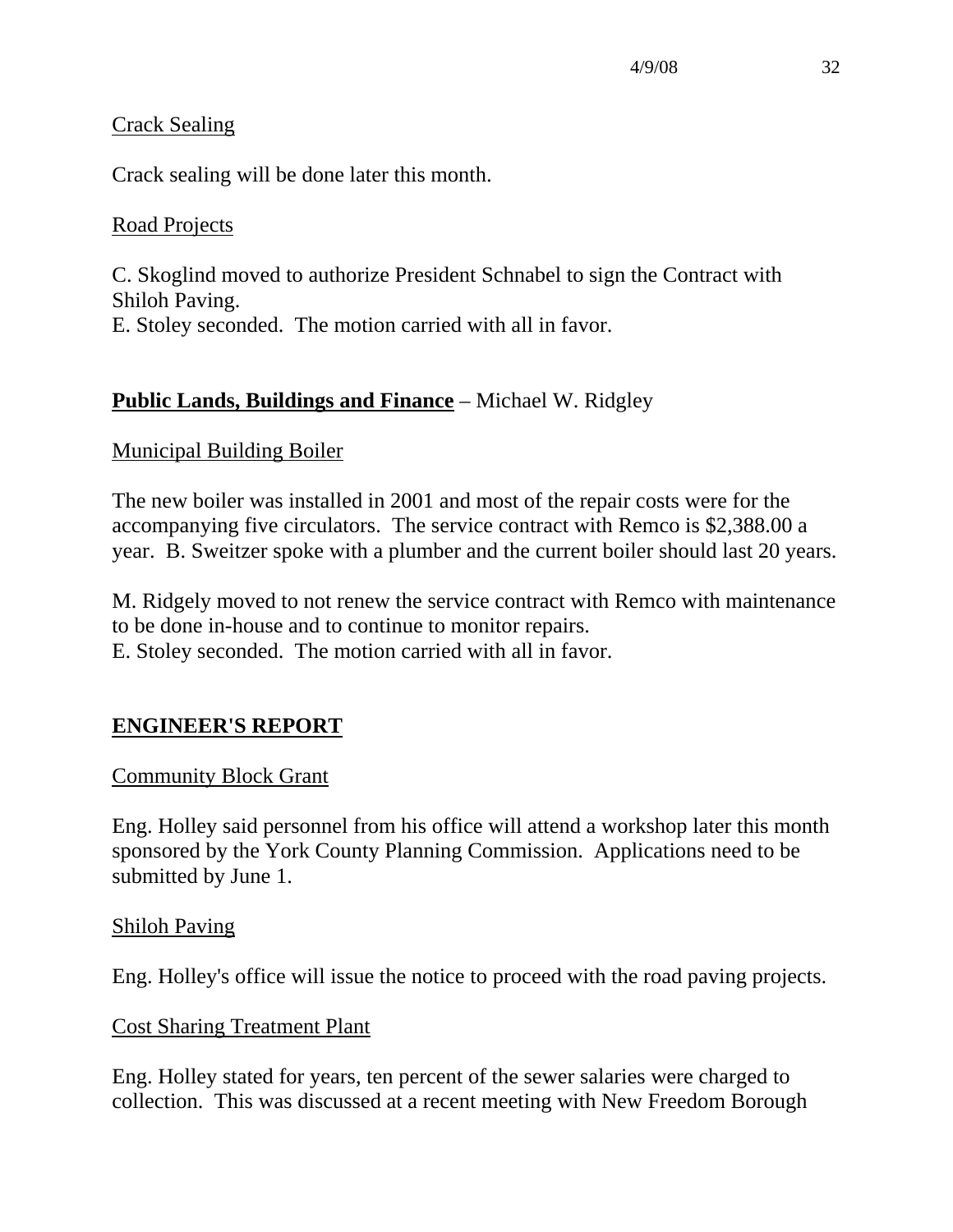and the new way of keeping track of collection versus plant wages will be initiated. This will also impact the percentage for benefits. New Freedom Borough will also check with their insurance carrier to break out the insurance coverage expense for the plant and plant-related items.

### Sidewalk Replacement

We will not know until this fall whether the Borough will receive block grant monies. At that time, we will send a letter notifying the property owners and set an informational meeting.

M. Caum stated he will modify the draft letter done by the Secretary to make sure property owners know why the Borough is requiring sidewalks to be replaced. The price for curbing is \$57.00 a foot and where no curbing exists, curbing should be installed. The price for tree removal is \$1,100.00 to 2,500.00 per tree. Businesses will be included to make the project contiguous. Cement will be tinted.

#### Valley View Grove Detention Pond

The pond work is finished.

#### Chapter 94 Report

The report for 2007 showed the average flow per day at the plant to be 1,245,000 with a total of 5,071 EDUs with an average flow of 245 gallons per day. In 2003, the average flow per day was 1,668,000 with a total of 4,821 EDUs with an average flow of 346 gallons per day. This shows the impact the sewer work the Public Works Department has done over the years.

### **SOLICITOR'S REPORT**

#### Michael Eagan, 380 North Main Street

Sol. Rehmeyer filed a brief in response to Mr. Eagan's appeal.

Grim's Glass & Plastics

Mr. Miller plans to pay his arrears. Millers will sign an agreement relinquishing any rights to use of the apartment.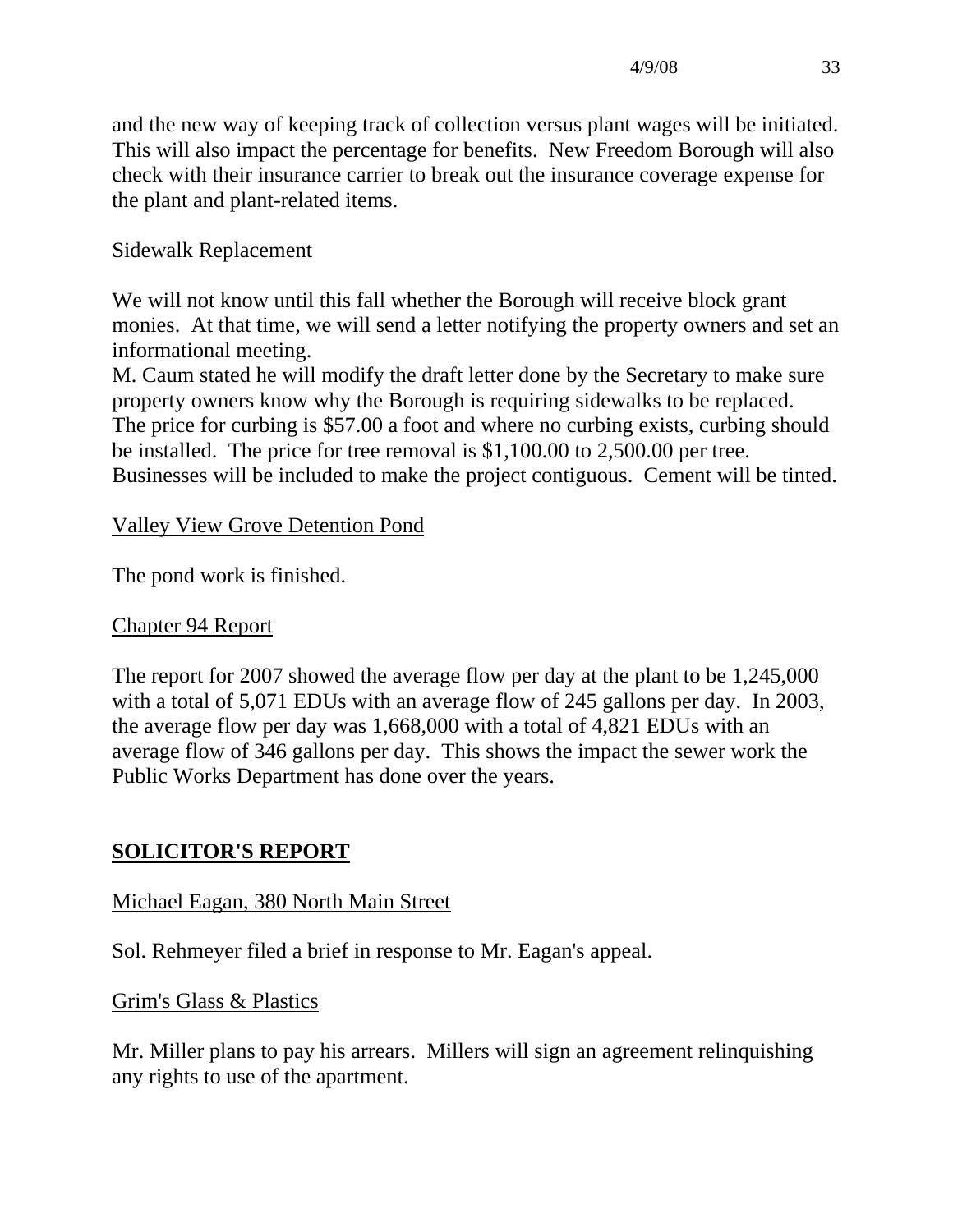## **Public Safety, Welfare and Personnel** – Michael R. Caum

**Secretary's Report** – Cindy L. Bosley

### Trash Contract

The trash contract expires January 31, 2009 and the Secretary would like the new contract to be awarded by November 13 in time for information to be inserted in the December, January, February newsletter. More than likely, there will be an increase.

### **York Area Tax Bureau** – Thomas D. Metz

There is a meeting next week.

### **Subdivision, Land Development and Zoning** – Eric W. Stoley

#### **Planning Commission** – Eric W. Stoley

The County is requiring the Borough to adopt the Hazard Mitigation Plan in order to qualify for funding to address currently identified and future hazard mitigation projects. A resolution will be prepared for adoption next month.

### **UNFINISHED BUSINESS**

#### **NEW BUSINESS**

#### Post-Prom Committee Donation

T. Metz asked Council if it would be interested in donating \$50.00 to the Post-Prom Committee which keeps attendees in a controlled atmosphere after the prom.

C. Skoglind moved to donate \$50.00 to the Post-Prom Committee. M. Ridgely seconded. The motion carried with all in favor.